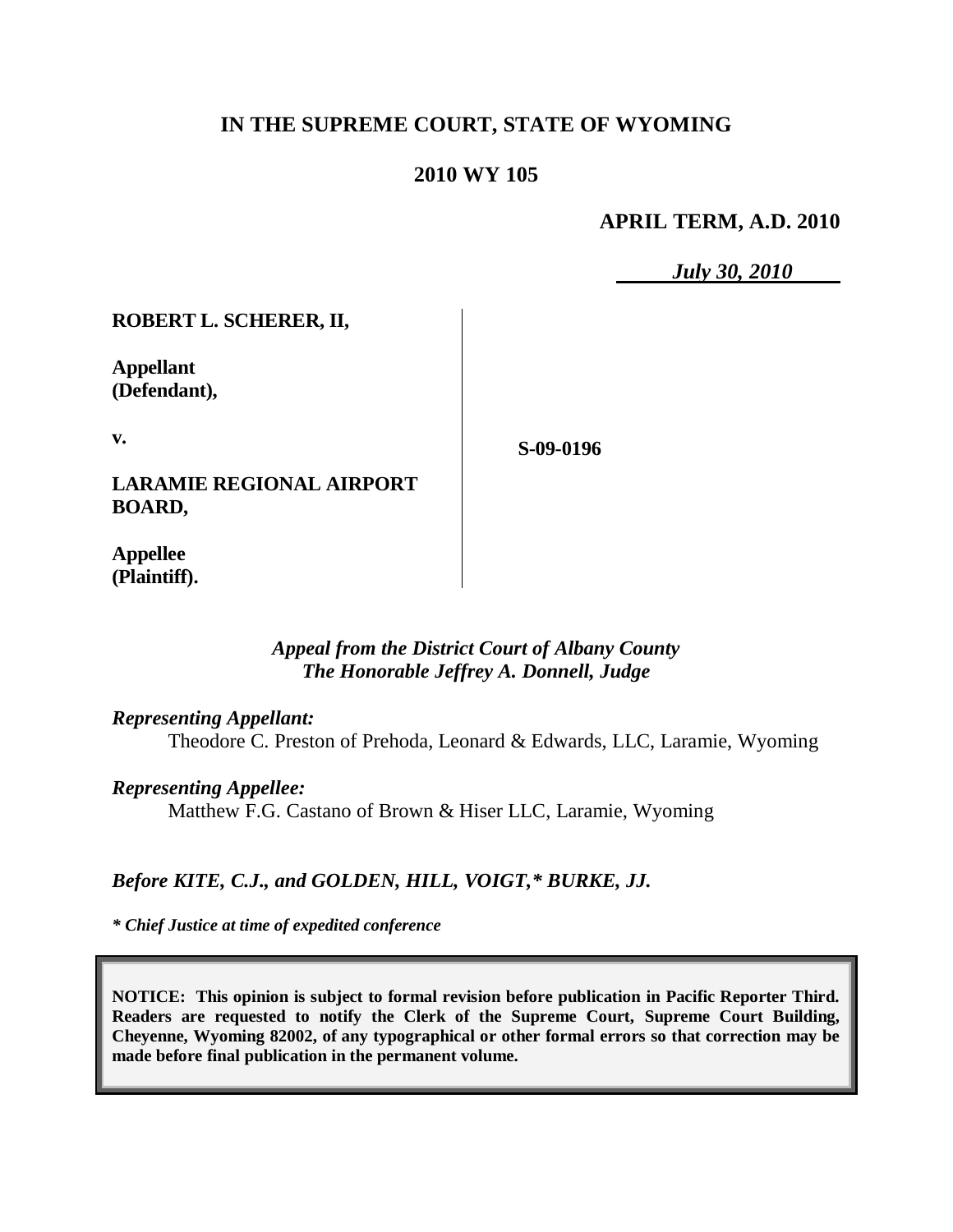**GOLDEN**, Justice.

 $\overline{a}$ 

[¶1] Robert L. Scherer, II, (Scherer) appeals the judgment of the district court, entered after an unreported bench trial, that awarded Laramie Regional Airport Board (Board) \$88,112.97 on its complaint that Scherer had breached paragraph 19 of the parties' lease agreement which required Scherer to "keep the leased premises and adjacent area clean, orderly, and free of accumulated trash at his own expense." We affirm.

## **STATEMENT OF THE ISSUES**

[¶2] In Scherer's principal brief, he presents these issues:

1. Did the District Court err by shifting the cost of removing the Quonset hut to Mr. Scherer despite passage of the deadline set forth in paragraph 10?

2. Did the District Court err as a matter of law in finding that Mr. Scherer was responsible to return the leased premises to its pre-lease condition?

3. Did the District Court err in identifying the pre-lease condition of the leased premises?

In reply, the Board states the issue is whether the district court erred in finding that Scherer breached the terms of the lease and in awarding damages to the Board.

[¶3] Scherer filed a reply brief which failed to comply with the requirements of W.R.A.P. 7.03, namely, "the reply brief shall precisely and concisely set forth on the first page those new issues and arguments raised by the brief of the appellee which are addressed in the reply brief. A reply brief is limited to such new issues and arguments . . . ." We refuse to consider Scherer's reply brief. W.R.A.P. 1.03.

# **FACTS**

[ $\llbracket 4 \rrbracket$  In the mid-1980s, Scherer purchased a Quonset hut<sup>1</sup> from the Board. On January 1, 1986, the parties executed a 20-year lease of the land underlying the hut which is located on Brees Field Airport near Laramie, Wyoming. The provisions of the lease which are pertinent to this appeal are the following:

<sup>1</sup> Trademark. A semi-cylindrical metal shelter having end walls. *Random House Webster's College Dictionary* 1108 (1992).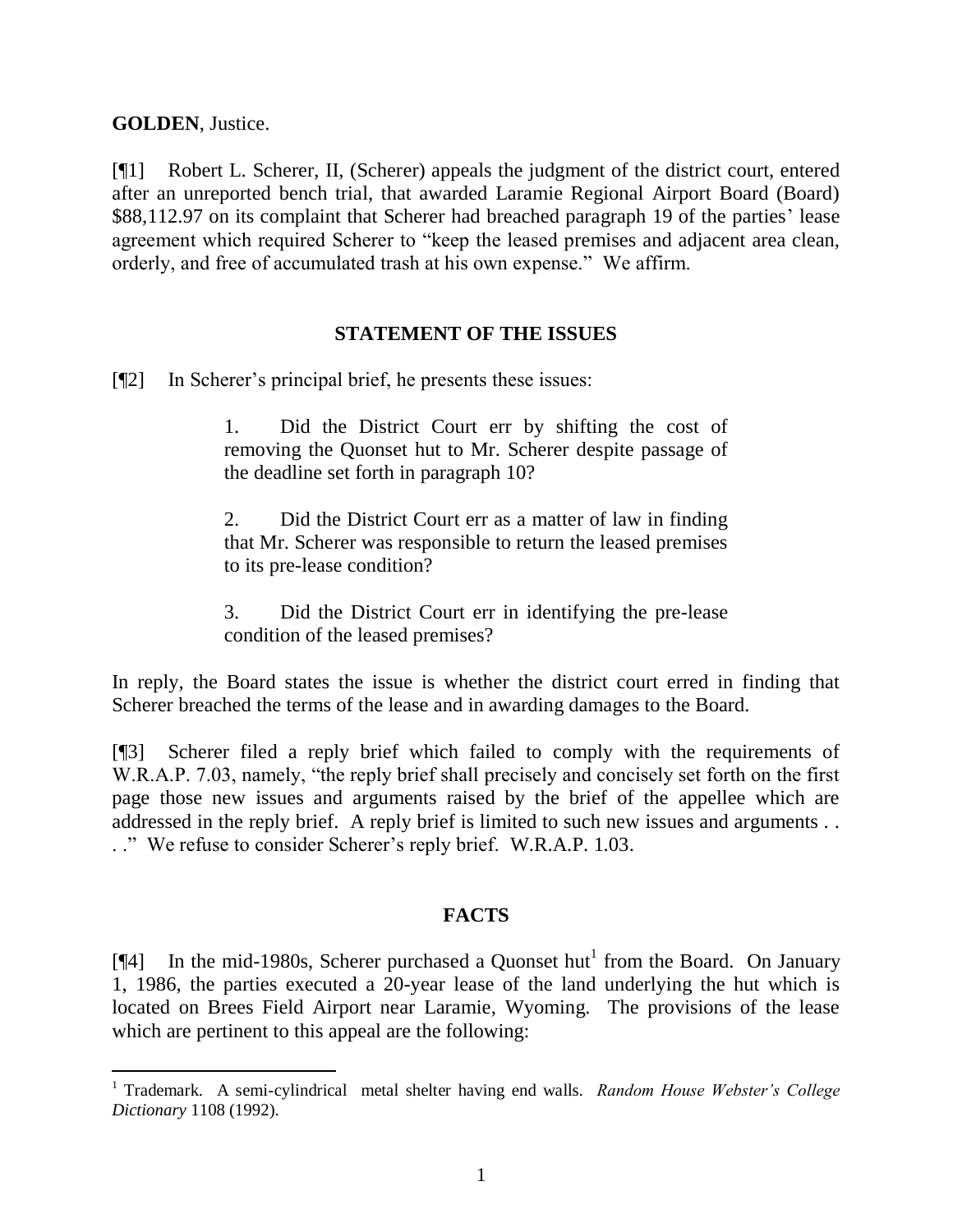# **LEASE EXPIRATION**

9. Within one (1) year before the expiration of the term of this agreement, the parties may negotiate in good faith a new agreement.

10. In the event a new lease is not entered into, the structure located upon the lands leased herein by Lessee shall:

(a) Be removed by Lessee at his own expense within sixty (60) days of the expiration of the term of this agreement, with the understanding that weather may require an extension of time. In the event of any removal of improvements, the premises must be left clean, orderly and as close to the original condition as reasonably possible. Provided, however, that Lessee shall not remove any permanent improvement such as a floor upon which the building sits, plumbing, electrical lines or other utility without Lessor's approval.

(b) If any building improvements are not disposed of as provided above, to the extent permitted by applicable law, they shall revert to and absolute title shall vest in Lessor. After the title vests in Lessor, Lessor in its sole discretion, may remove the structure within sixty (60) days, understanding that weather may require an extension of time, at the expense of Lessee.

\* \* \* \*

19. Lessee shall keep the leased premises and adjacent area clean, orderly, and free of accumulated trash at his own expense.

[¶5] During the first two years of the lease term, Scherer operated an air freight business on the property; during the remaining years of the lease term, he used the hut as storage space. The parties did not renew the lease, and it expired on December 31, 2005. Although paragraph 10(a) of the lease stated that if the parties did not enter into a new lease Scherer shall remove the hut at his own expense within sixty days of the expiration date, Scherer did not remove the hut and continued to use it as a storage facility. Although paragraph 10(b) of the lease stated that if Scherer did not remove the hut at his own expense within sixty days of the expiration date then the hut shall revert to and title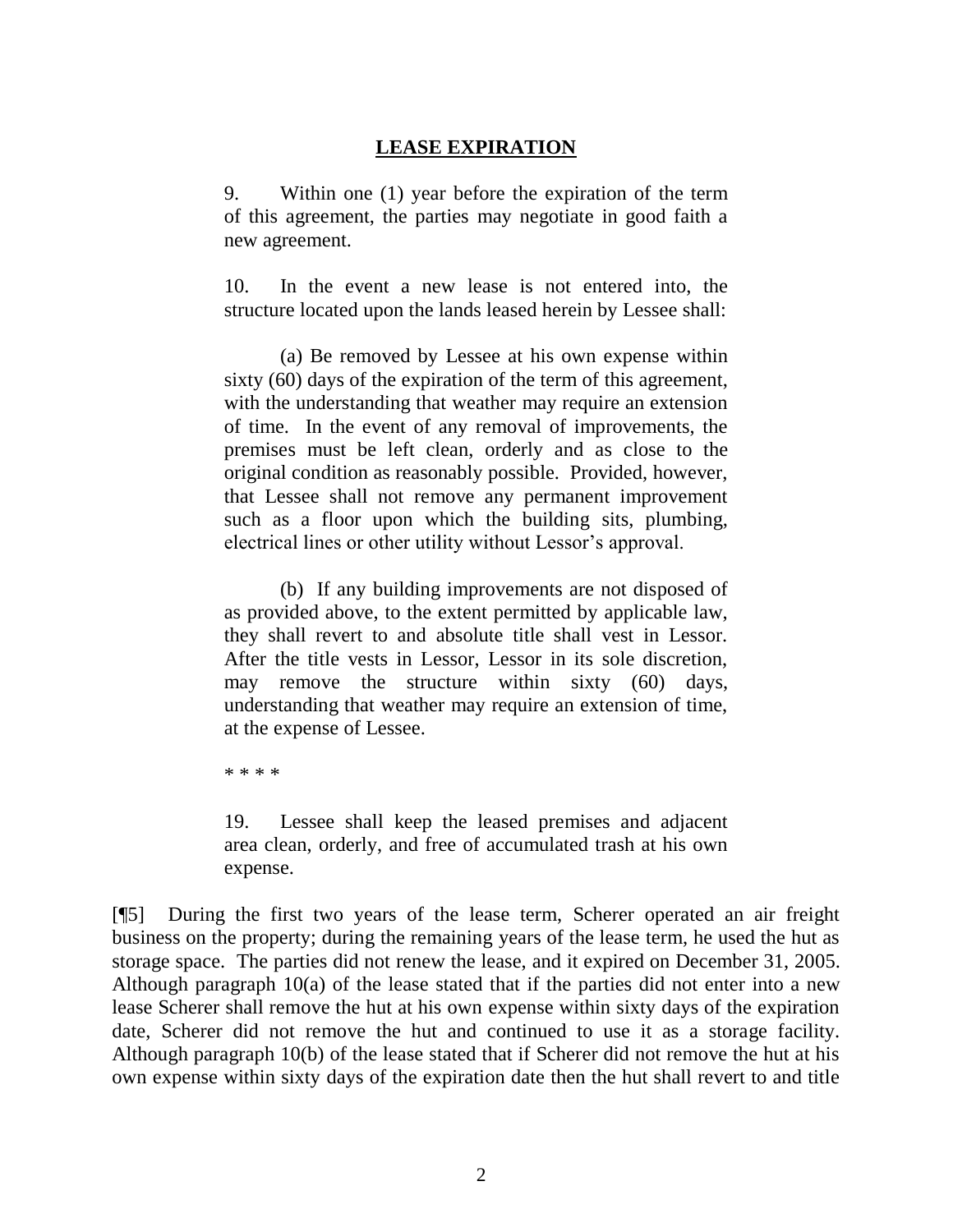shall vest in the Board and then the Board may remove the hut at Scherer's expense within sixty days, the Board did not remove the hut.

[¶6] In September 2006, the Board served Scherer with a Notice to Quit the premises, but Scherer did not quit the premises. The parties' attempts to resolve the situation bore no fruit. In a letter dated December 28, 2006, the Board informed Scherer that it possessed title to the hut, that it was entitled to remove it at his expense, that it intended to remove it, and that he should contact the Board if he wanted to remove it himself. In January and February 2007, the parties continued to try to resolve the situation, but to no avail. Between early 2007 and July 2007, Scherer began cleaning his property out of the hut, but had made only limited progress.

[¶7] In early July 2007, the Board contacted an engineering and surveying company to assist in removing the hut from the airport property. That company enlisted the help of an industrial hygienist to ensure that the removal was done in a safe manner. Upon inspection of the hut, the industrial hygienist found that the hut had fallen into considerable disrepair during the lease term. During Scherer's occupancy, the hut's windows and skylights had been broken and not repaired. This condition allowed the hut to be occupied by a number of animals, including pigeons. The Board, the engineering firm, and the industrial hygienist developed a plan for removing the hut in light of the hut's poor condition and the danger posed by pigeon feces. The Board advertised for bids and accepted the lowest one; demolition began in October 2007 and was completed by early November 2007.

[¶8] On August 1, 2008, the Board filed its complaint against Scherer for breach of the covenants in the lease and damages of \$90,504.89 for the cost of restoring the leased property. The allegations of the complaint pertinent to this appeal include paragraphs 10, 11, and 12. Paragraph 10 alleged that Scherer had failed to restore the property within sixty days after surrender of the leased premises in accordance with paragraph 10 of the lease. Paragraph 11 alleged that when Scherer surrendered the lease the property was in a poor and dangerous condition because of Scherer's acts of omissions during the period of his tenancy. Paragraph 12 alleged that Scherer breached the covenants of the lease by surrendering the leased property in the poor and dangerous condition as described.

[¶9] The parties tried the case before the district court on August 4, 2009. The trial was not reported; therefore, no transcript of the trial exists; and the parties have not submitted a statement of the evidence or proceedings. W.R.A.P. 3.03. The district court issued its decision letter on August 10, 2009, and its judgment which incorporated that letter on August 21, 2009. The following excerpt from the district court's decision letter explains that court's ruling in favor of the Board: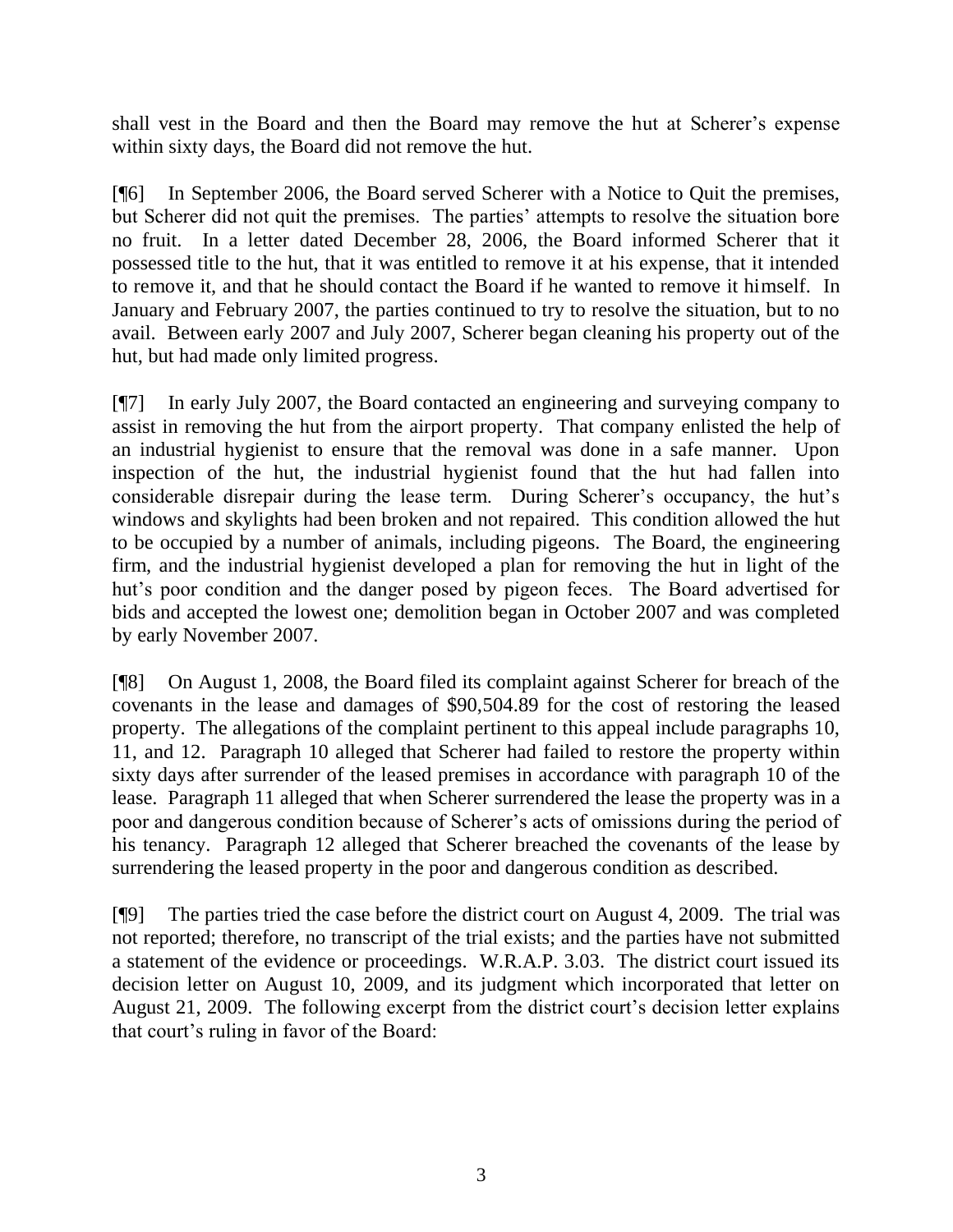#### **DISCUSSION**

LRAB seeks recovery under three legal theories: breach of contract, promissory estoppel, and equitable estoppel.

#### **I. Breach of Contract**

LRAB first seeks recovery under a breach of contract theory under the terms of the parties' lease agreement. "The elements for a breach of contract claim consist of a lawfully enforceable contract, an unjustified failure to timely perform all or any part of what is promised therein, and entitlement of injured party to damages." *Reynolds* v. *Tice,* 595 P.2d 1318, 1323 (Wyo. 1979).

#### *A. Lawfully Enforceable Contract*

In the instant case, the parties agreed that a lawfully enforceable contract existed in the form of their lease agreement. *Stipulation as to Facts Not Disputed at Trial,* at 1 (filed Aug. 3, 2009).

#### *B. Breach*

The parties focused the evidence and their arguments on the provisions set forth above concerning the parties' remedies available upon the expiration of the lease. Those provisions, paragraphs 9 and 10 of the Lease, are unambiguous and the Court finds that Mr. Scherer did not breach his duties under those provisions. In fact, Mr. Scherer had no duties under those provisions. Paragraph 10(a) allowed him 60 days after the lease expired to remove the Quonset hut from the airport land at his expense. Failing that, paragraph 10(b) transferred ownership of the building to LRAB and allowed it 60 days to remove the building at Mr. Scherer's expense. These lease provisions do not require either party to take affirmative action, though. Thus, when Mr. Scherer failed to remove the Quonset hut within 60 days of the lease's expiration, title vested in LRAB. LRAB could then do whatever it desired with the building, but could only remove it at Mr. Scherer's expense if it did so within 60 days of receiving title. The parties agreed that neither took any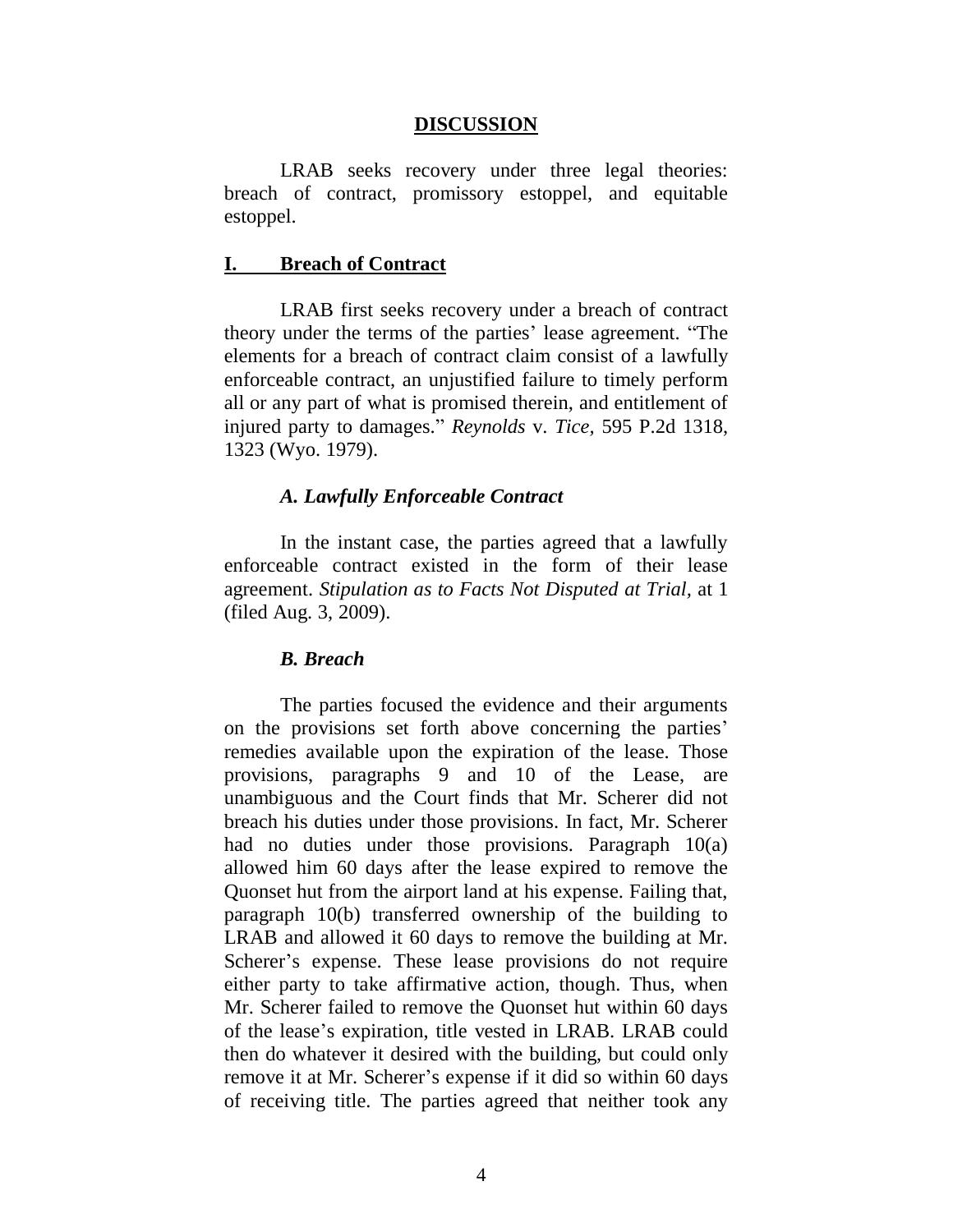action regarding the building within its respective 60-day period. Therefore, at the end of 120 days after the lease's expiration, LRAB owned the Quonset hut, but could no longer force Mr. Scherer to pay for its removal under the lease provision primarily at issue here.

The Court, however, does find that Mr. Scherer breached the Lease. LRAB contended in its *Complaint:*

> 11. When [Mr. Scherer] surrendered the leased premises said premise (sic) was in a poor and dangerous condition due to the acts of omission of [Mr. Scherer] during the period of the tenancy. The property at the time of surrender contained a wide variety of items that were not placed or located in any organized or apparently usable fashion. Furthermore, the floor and other surfaces of the open shop portion of the building and the upper level of the building, which comprised most of the building floor area, were covered with significant quantities of pigeon feces such that walking through these portions of the building without walking on pigeon feces was not possible. Several openings in the structure through which pigeons and other birds could enter and exit the building at will were noted.

12. The surrender of the leased premises in the condition described above was a breach by [Mr. Scherer] of the covenants in the lease.

*Complaint,* at 2-3 (filed Aug. 1, 2008). Specifically, Mr. Scherer breached paragraph 19 of the Lease, which provides:

> [Mr. Scherer] shall keep the leased premises and adjacent area clean, orderly, and free of accumulated trash at his own expense.

Plaintiff's Exhibit 1, "Lease," at 5.

The evidence presented at trial clearly shows that Mr. Scherer failed to keep the property clean, orderly, and free of accumulated trash. At trial, Mr. Scherer testified that several skylights and windows were broken and that the front door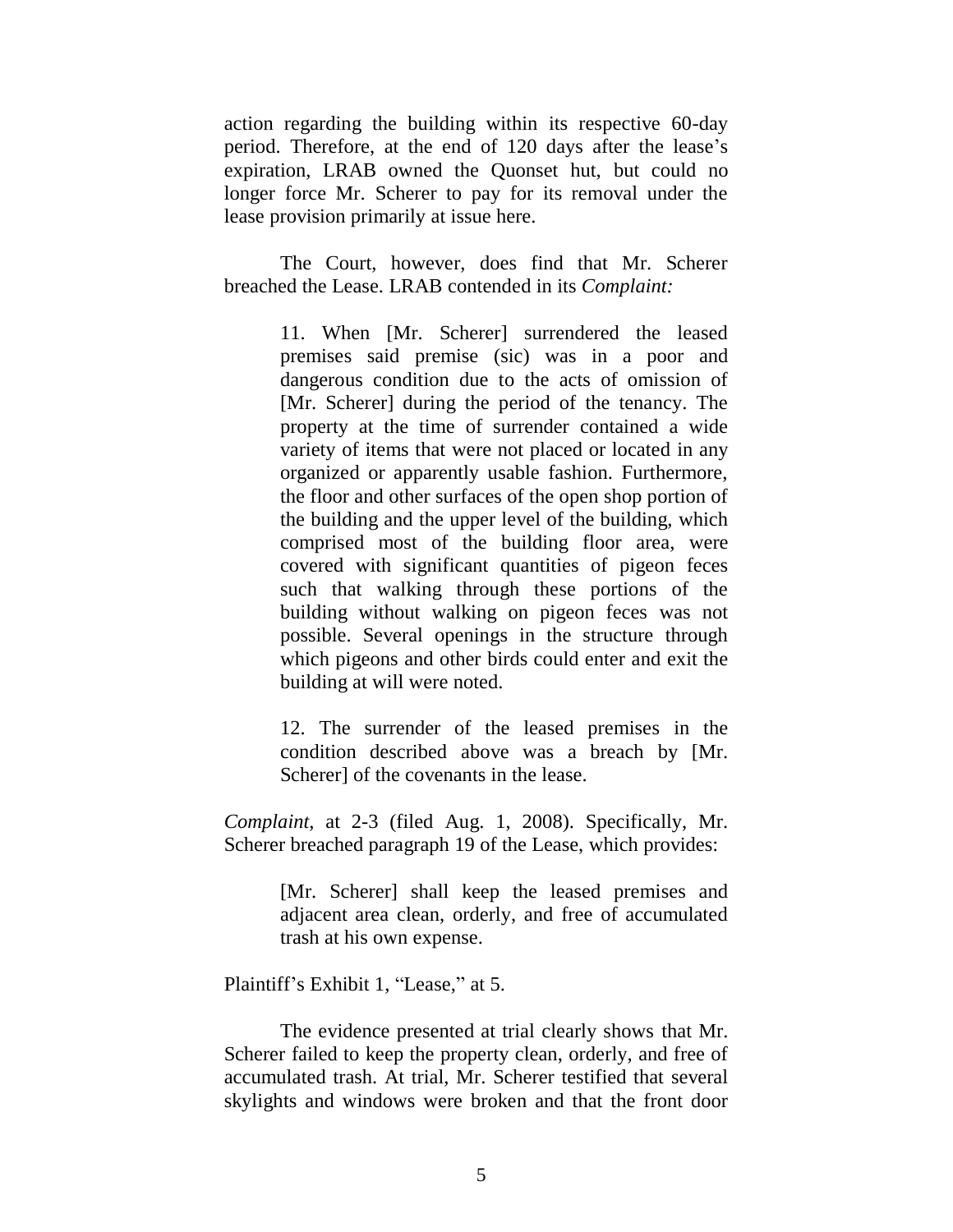had patched holes where the airport's snow remover inadvertently "punched" holes through the door several years earlier. *See* Defendant's Exhibit D. At closing, Mr. Scherer admitted to his "lack of diligence" in taking any affirmative action regarding the building throughout his leasehold.

Of course, LRAB's primary concern was the large quantity of pigeon excrement contaminating the interior of the Quonset hut. *See* Plaintiff's Exhibits 9-11. The dangers posed by pigeon feces and the care which had to be exercised at its cleanup are obvious in Dr. James Dennison's "work plan":

> A substantial amount of pigeon excrement exists in the Quonset hut, and needs to be cleaned up prior to demolition of the building. Pigeon excrement often contains biological agents which can cause serious health effects, including the bacteria *Histoplasma capsulatum* and the fungus *Cryptococccus neoformans.* When pigeon excrement is observed, standard practice is to assume it is contaminated with these agents and to follow established precautions handling it, as sampling the waste for the biological agents is impractical.

Plaintiff's Exhibit 8, "Pigeon Waste Cleanup," at 1. Numerous pigeons gained entrance to the interior of the building through the broken skylights and the large quantity of feces followed thereafter. $\frac{1}{1}$ 

> FN 1: Mr. Scherer testified that when he began organizing the building's contents in February 2007 in preparation of cleaning it up, he did not "notice" a large amount of pigeon excrement. However, the Court finds the pictures entered into evidence along with Dr. James Dennison's "work plan" to be more credible indicators of the serious quantity of bird feces inside the Quonset hut.

Thus, LRAB has established that Mr. Scherer breached the lease agreement by failing to keep the premises clean, orderly, and free of accumulated trash as shown by the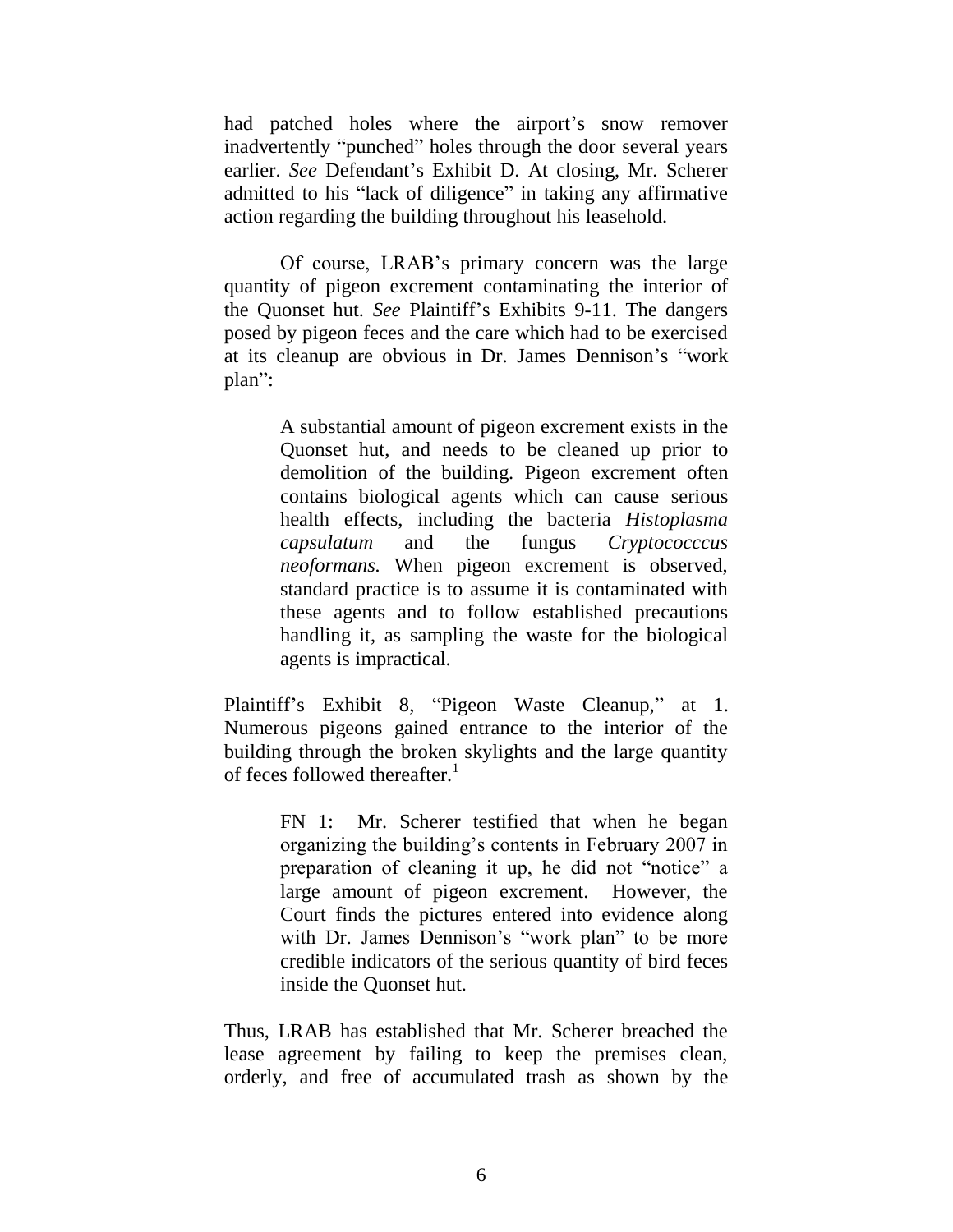building's general disrepair and the pigeon excrement coating its interior.

Though Mr. Scherer owned the Quonset hut during the lease term, and he could theoretically do with it as he pleased (including allowing it to fall into disrepair), the Lease contemplated potential transfer of the building to LRAB following expiration of the Lease. Therefore, the provision requiring Mr. Scherer to keep the building clean, orderly, and free of accumulated trash was reasonable and prudent because LRAB may have taken over as owner of the building. That particular scenario played out here. The parties agreed to the Lease terms knowing that the Quonset hut may eventually transfer to LRAB at the end of the lease period. The Lease provided LRAB protection against Mr. Scherer essentially trashing the building and then handing ownership of it over to LRAB by failing to remove it within the 60-day time period provided. Mr. Scherer, however, breached his covenant to maintain the building and now seeks to impose the cost of that breach on LRAB. The parties' Lease simply does not allow Mr. Scherer's gambit to succeed.

## *C. Damages*

The Court finds that LRAB is entitled to damages.

The measure of damages for breach of contract is that which would place plaintiff in the same position as he would have been had the contract been performed, less proper deductions. In other words, it is that which will compensate him for the loss which full performance would have prevented or breach of it entailed.

*Reynolds,* 595 P.2d at 1323. "In Wyoming, damages must be proven with a reasonable degree of certainty, but proof of exact damages is not required." *WSP, Inc. v. Steel Fabricators & Erectors,* 2007 WY 80, ¶ 18, 158 P.3d 651, 655 (Wyo. 2007).

Had Mr. Scherer not breached the lease provision requiring him to keep the premises clean and in orderly condition, LRAB would have taken ownership over the Quonset hut once Mr. Scherer's 60-day time period for him to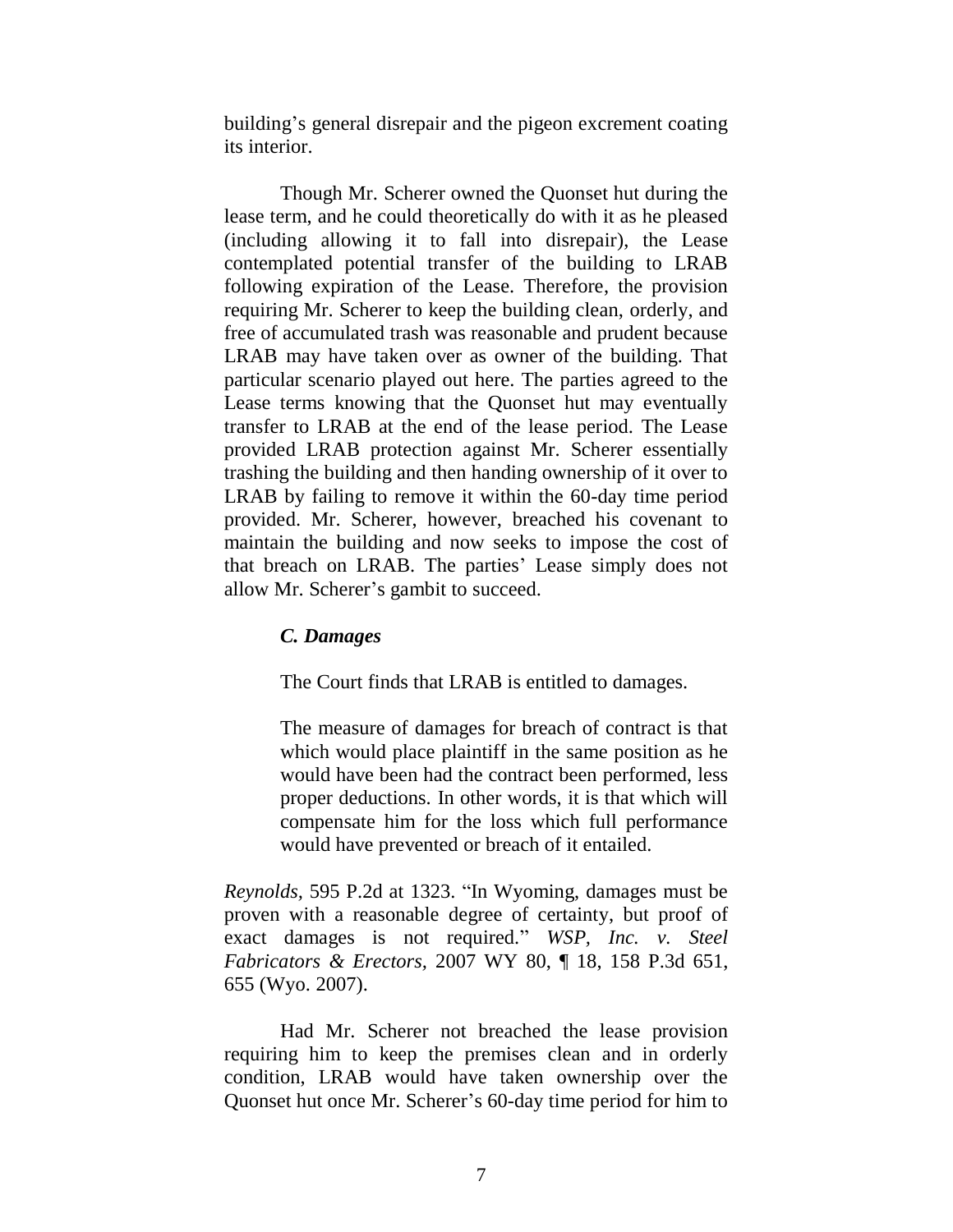remove the building expired. At that point, LRAB would have been free to use the building itself or lease it to a new tenant. However, due to Mr. Scherer's breach, the evidence and testimony presented at trial established that LRAB had no real option but to demolish the Quonset hut.

Mr. Scherer testified that several years into the leasehold, the airport cut off electricity to the building and rerouted it to the fuel farm. Mr. Scherer then testified that the electric company later refused to re-establish electricity to the building unless it was re-wired to conform to current building codes. Thus, in addition to the general disrepair of the building and the bird feces, the Quonset hut did not have power and could not gain it without serious renovation. In sum, the Court finds that the building's demolition was reasonably necessary under the circumstances in light of its dilapidated and dangerous condition. The Quonset hut could not be simply cleaned up for the airport's use or rental.

The Court also notes that the detailed "work plan" provided by Dr. James Dennison contemplates cleanup of the pigeon feces as part of the building's demolition, not with an eye toward future rental of the building. Dr. James Dennison's and Mr. Skinner's primary objective was to prevent any possible contaminants in the excrement from becoming airborne and traveling toward the airport's parking lot and terminal during the building's demolition. The parking lot is immediately adjacent to the Quonset hut. Both the parking lot and the terminal are east of the Quonset hut, significant because Laramie's prevailing wind blows to the east and northeast. Additional cleanup and disinfection beyond that set forth by Dr. James Dennison would likely have been required before the airport could use the building or lease it to a new tenant. In sum, the Court finds that cleanup and demolition of the building was required to return the premises to its pre-lease condition and salvage some utility from the site.

Additionally, Mr. Scherer asserted the affirmative defense that LRAB failed to mitigate its damages in answering the *Complaint*. *Answer*, at 2 (filed Aug. 25, 2008). Mr. Scherer did not present any cogent argument or evidence supporting this contention at trial. The uncontested evidence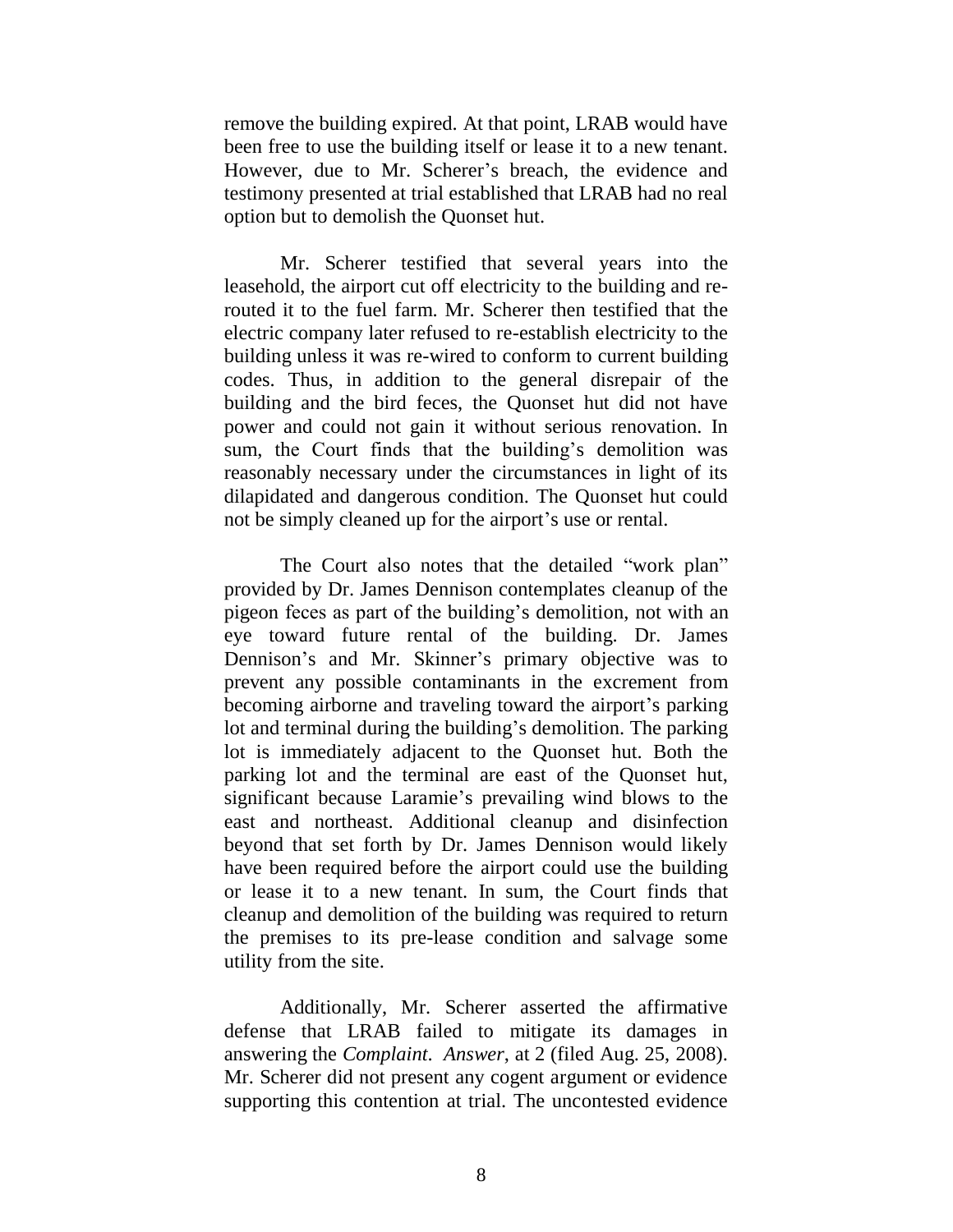was that LRAB received two bids for the cleanup and demolition of the Quonset hut and awarded the contract to the lowest bidder. In fact, LRAB contracted with Summit Trucking to have the job done for \$80,300.00 while the other bid was for \$142,960.00. Thus, the Court finds that LRAB has proven its damages with the required reasonable degree of certainty and Mr. Scherer has not proven that LRAB failed to mitigate its damages in any way.

LRAB is awarded the damages it incurred in removing the Quonset hut from its property. Those costs include the amount paid to Summit Trucking for the cleanup and demolition of the Quonset hut plus the amount paid to Coffey Engineering for planning the project. LRAB paid Summit Trucking \$80,300.00 to clean and demolish the building pursuant to their contract. Plaintiff's Exhibit 5, "Form of Agreement Between Owner and Contractor," at 3. John Galbreath, Coffey Engineering, testified that LRAB paid Coffey Engineering a total of \$7,812.97 for planning the project and soliciting contractor bids through newspapers in the surrounding area. Thus, the Court awards damages to LRAB in the amount of **\$88,112.97.**

Scherer timely filed his notice of appeal.

#### **STANDARD OF REVIEW**

[¶10] Scherer contends that the district court's judgment is based on two erroneous conclusions of law in its interpretation of the lease and one erroneous finding of fact, as we will discuss below. We review the district court's conclusions of law *de novo*. *Shepard v. Beck*, 2007 WY 53, ¶ 9, 154 P.3d 982, 986 (Wyo. 2007). To the extent we must review the district court's findings of fact in a bench trial, our standard is as follows:

> The factual findings of a judge are not entitled to the limited review afforded a jury verdict. While the findings are presumptively correct, the appellate court may examine all of the properly admissible evidence in the record. Due regard is given to the opportunity of the trial judge to assess the credibility of the witnesses, and our review does not entail weighing disputed evidence. Findings of fact will not be set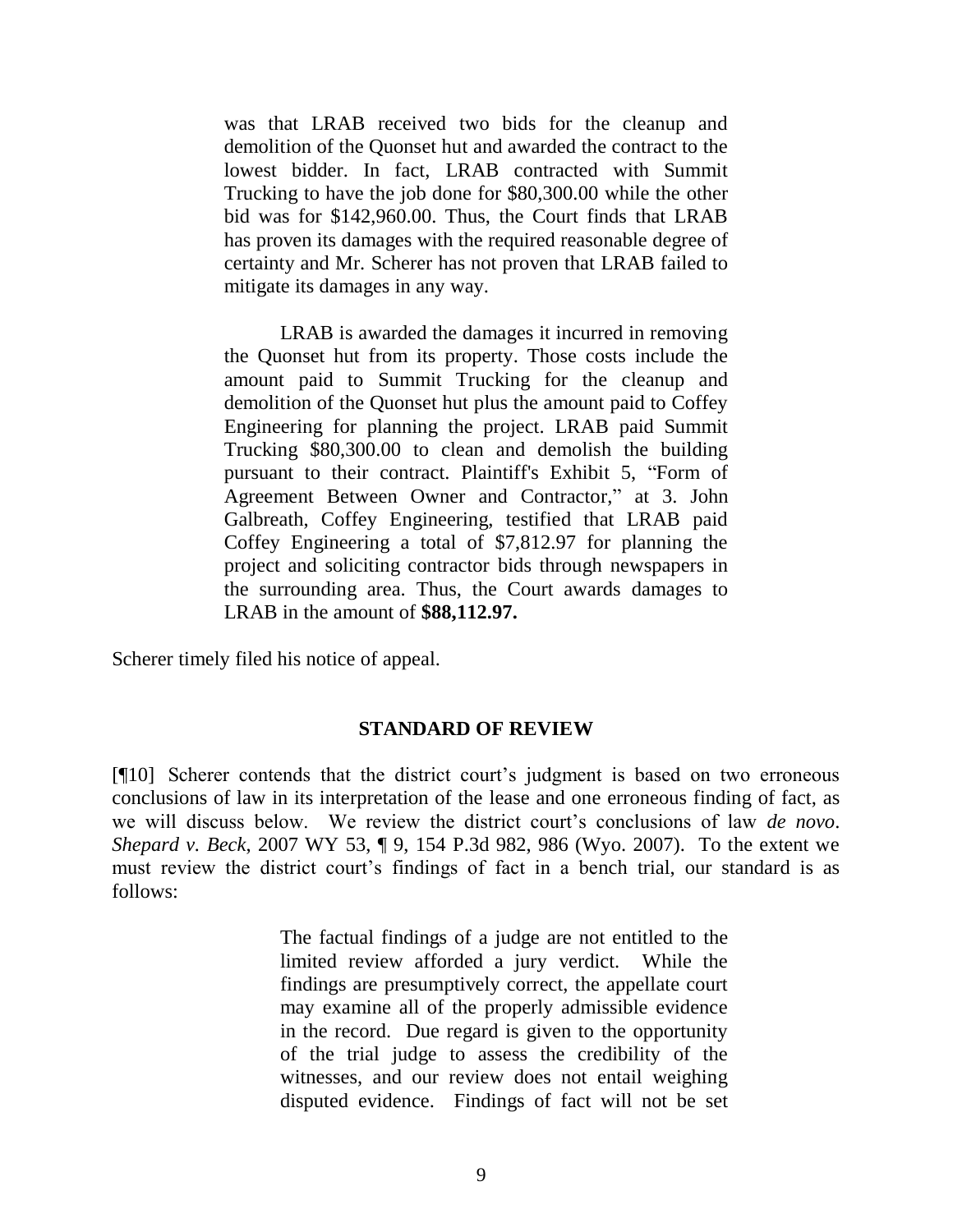aside unless the findings are clearly erroneous. A finding is clearly erroneous when, although there is evidence to support it, the reviewing court on the entire evidence is left with the definite and firm conviction that a mistake has been committed.

*Forshee v. Delaney*, 2005 WY 103, ¶ 6, 118 P.3d 445, 448 (Wyo. 2005) (quoting *Springer v. Blue Cross & Blue Shield*, 944 P.2d 1173, 1175-76 (Wyo. 1997)).

*Shepard,*  $\sqrt{\ }$  9, 154 P.3d at 986. Because the record contains neither a transcript of evidence nor a statement of the evidence or proceedings, we are, of course, restricted in our review to those allegations of error not requiring an inspection of the transcript. *Arnold v. Day*, 2007 WY 86, ¶¶ 9, 10, 158 P.3d 694, 697 (Wyo. 2007).

### **DISCUSSION**

[¶11] Our resolution of Scherer's argument that the district court's judgment rests on two erroneous conclusions of law and an erroneous finding of fact requires that we interpret the parties' lease. We have said:

> Contract law governs the construction and interpretation of a lease. *Pavuk v. Rogers*, 2001 WY 75, 30 P.3d 19 (Wyo. 2001). A lease is to be construed as a whole, with the objective to find reasonable construction which, if possible, does not render any provision meaningless. *Brazelton v. Jackson Drug Co., Inc.,* 796 P.2d 808, 810 (Wyo. 1990). We resolve any doubts as to the meaning of a lease against the drafting party, . . . . *Id*. If the lease terms are ambiguous, we may consider extrinsic evidence to determine the intent of the parties. *Wadi Petroleum, Inc. v. Ultra Resources, Inc*., 2003 WY 41, 65 P.3d 703 (Wyo. 2003).

\* \* \* \*

We interpret express covenants according to the obvious intention of the parties, in consonance with the reasonable sense of the words employed, and we will not extend express covenants by interpretation unless their implication is clear and undoubted. *Fuchs v. Goe*, 62 Wyo. 134, 163 P.2d 783, 793 (1945). Additionally, in determining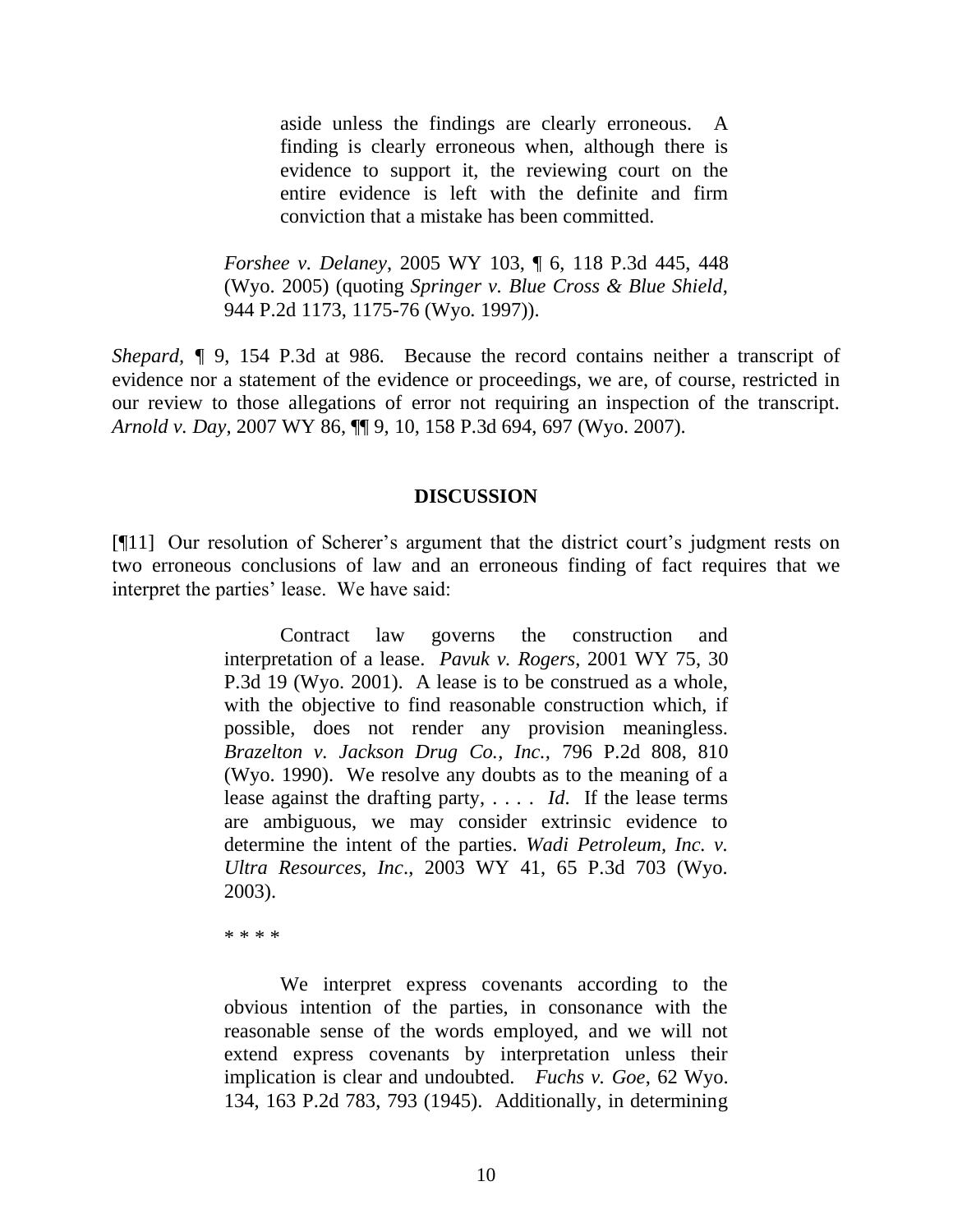the parties' intention as gleaned from the language, we look to the lease as a whole, keeping in mind the situation of the parties when the lease was made, its subject matter, and purpose of its execution. *Bornel, Inc. v. City Products Corp.,* 432 P.2d 489, 492 (Wyo. 1967).

*Brown v. Johnston*, 2004 WY 17, ¶¶ 23, 25, 85 P.3d 422, 429-30 (Wyo. 2004). We follow the well-known rule that general provisions in a contract yield to specific provisions, unless the general and specific provisions are reconcilable. *Landen v. Production Credit Ass'n of Midlands*, 737 P.2d 1325, 1328 (Wyo. 1987). We also strive to avoid construing a contract so as to render one of its provisions meaningless, because each provision is presumed to have a purpose. *Wyoming Game & Fish Comm'n v. Mills Co.,* 701 P.2d 819, 822 (Wyo. 1985). We should, if possible, avoid a construction leading to a conclusion that inconsistent provisions exist in the contract. *Shepard v. Top Hat Land & Cattle Co.*, 560 P.2d 730, 732 (Wyo. 1977).

[¶12] Scherer identifies the district court's first erroneous conclusion of law to be the interpretation of an alleged general lease provision – paragraph 19 requiring Scherer during the lease term to "keep the leased premises and adjacent area clean, orderly, and free of accumulated trash at his own expense" – to create a remedy "explicitly available under" an alleged specific lease provision – paragraph 10 containing a 120-day deadline after expiration of the lease for removal of the hut at Scherer's expense. He contends that the district court's interpretation creates a conflict between paragraph 19, an alleged general provision, and paragraph 10, an alleged specific provision. To resolve that alleged conflict, he would apply the rule of construction that a general provision in a lease yields to a specific provision in a lease, unless those provisions are reconcilable. He asserts these particular provisions are irreconcilable and, therefore, paragraph 10, the alleged specific provision, controls. Under that provision, Scherer notes, he bears the expense of the hut's removal under only two scenarios: 1) If he removed the hut within sixty days after the lease expired (paragraph  $10(a)$ ); or 2) if the Board removed the hut within sixty days after he failed to remove the hut (paragraph 10(b)). Because neither he nor the Board removed the hut within those specific timeframes, he argues, he must not bear the expense of the hut's removal which occurred nearly two years later.

[¶13] Scherer identifies the district court's second erroneous legal conclusion to be that cleanup and demolition of the hut was required to return the leased premises to its prelease condition, contrary to paragraph 10(a) of the lease which required him to leave the premises "clean, orderly and as close to the original condition as reasonably possible" only if he removed improvements within sixty days after the lease expired. Somewhat related to this contention, Scherer maintains the district court's judgment is based on a factual error that restoration of the leased premises to its pre-lease condition required demolition of the hut; in this regard, he notes that it is undisputed that the hut was present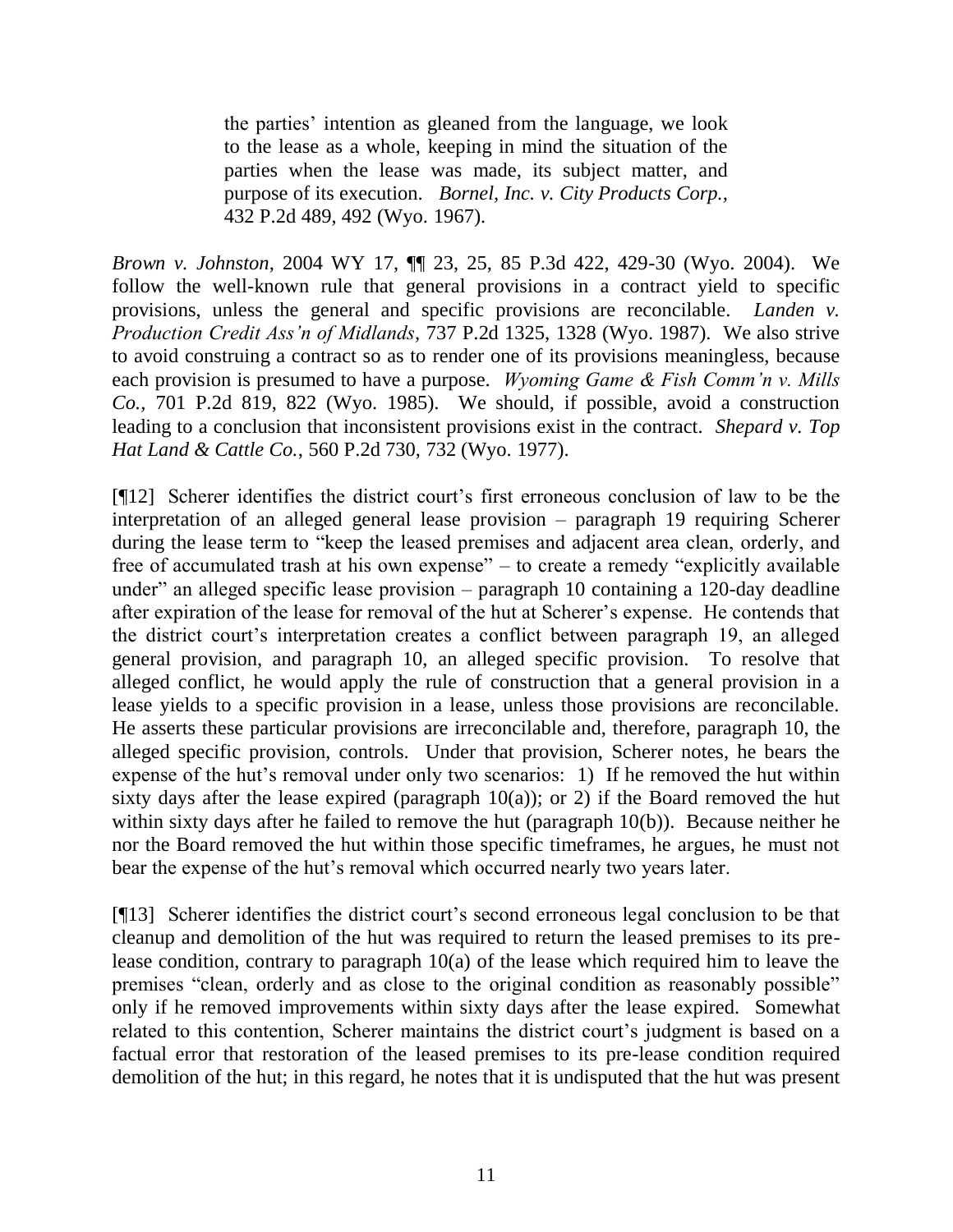on the leased premises before the lease was executed. He argues that logically the hut's demolition would not restore the leased premises to its pre-lease condition.

[¶14] In response to Scherer's argument, the Board asserts that paragraphs 10 and 19 of the lease are not in conflict because they "encompass completely different contractual premises." The Board argues that paragraph 10 enumerates the parties' rights following expiration of the lease term contemplating that lessee Scherer during the lease term performed his duty under paragraph 19 to "keep the leased premises and adjacent area clean, orderly, and free of accumulated trash at his own expense." On the other hand, the Board states, paragraph 19 pertains specifically to lessee Scherer's duty during the lease term. Had Scherer performed his paragraph 19 duty during the lease term as contemplated, on lease expiration the parties had the option to remove or not a hut in undamaged condition. This important point is clearly recognized by the district court in this excerpt from its decision letter:

> Though Mr. Scherer owned the Quonset hut during the lease term, and he could theoretically do with it as he pleased (including allowing it to fall into disrepair), the Lease contemplated potential transfer of the building to LRAB following expiration of the Lease. Therefore, the provision requiring Mr. Scherer to keep the building clean, orderly, and free of accumulated trash was reasonable and prudent because LRAB may have taken over as owner of the building. That particular scenario played out here. The parties agreed to the Lease terms knowing that the Quonset hut may eventually transfer to LRAB at the end of the lease period. The Lease provided LRAB protection against Mr. Scherer essentially trashing the building and then handing ownership of it over to LRAB by failing to remove it within the 60-day time period provided. Mr. Scherer, however, breached his covenant to maintain the building and now seeks to impose the cost of that breach on LRAB. The parties' Lease simply does not allow Mr. Scherer's gambit to succeed.

[¶15] In connection with Scherer's duty under paragraph 19 of the lease, the Board correctly observes that Scherer has not challenged the sufficiency of the evidence of the district court's factual findings that the Board was forced to demolish the hut because of its dilapidated and dangerous condition and that the costs of \$88,112.97 incurred to clean the leased premises were reasonable.

[¶16] Responding to Scherer's claim that the district court erroneously concluded that the cleanup and hut demolition was required to return the leased premises to its pre-lease condition, contrary to paragraph 10(a) which required him to leave the premises as close